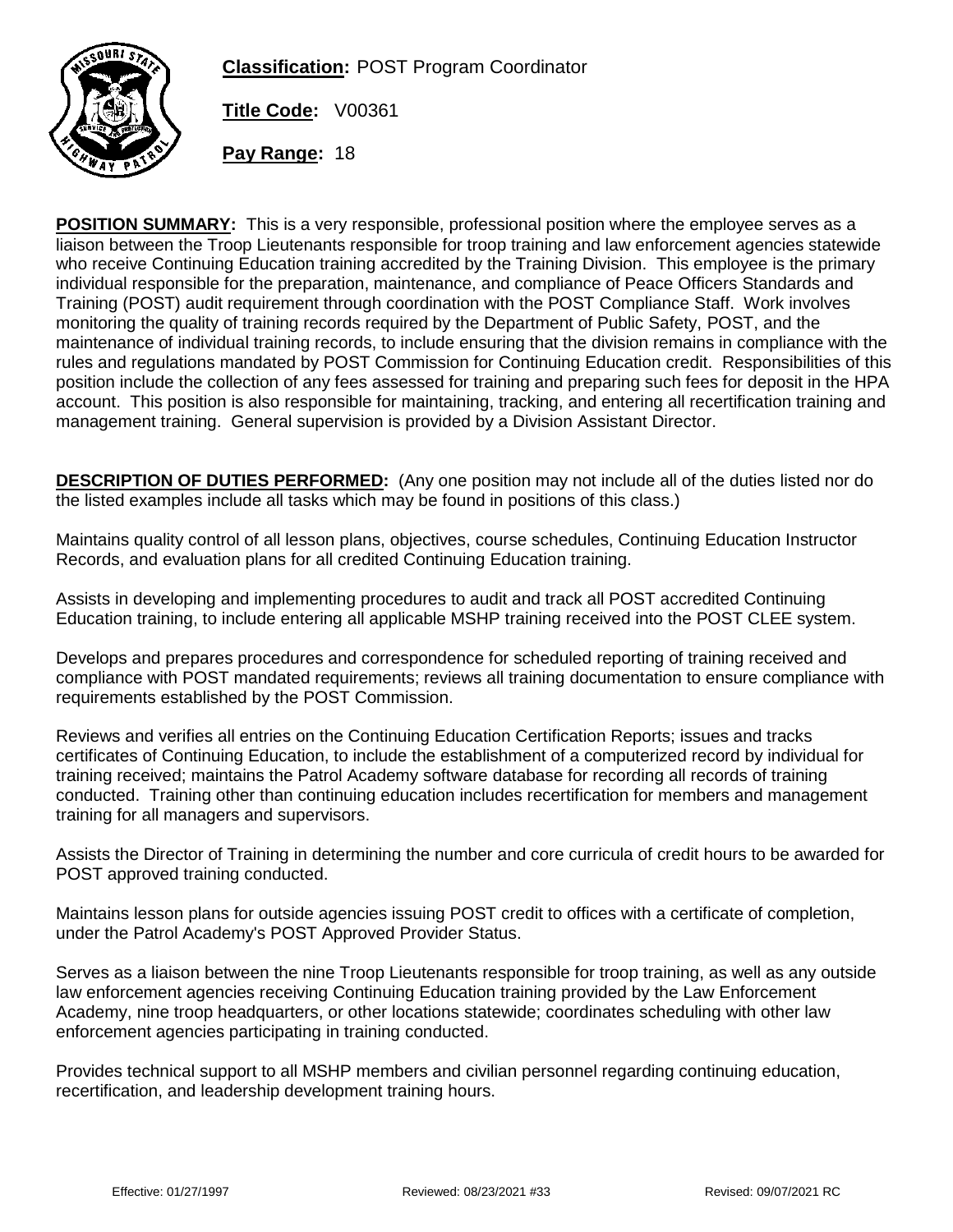## **Classification:** POST Program Coordinator **Page 2 Page 2 Page 2**

Occasionally attends Continuing Education training being conducted at various locations throughout the state, to monitor for compliance with procedures established by the Director of the Training Division.

Operates standard office equipment in the performance of job duties, e.g., personal computer with databases, keyboard, calculator, etc.

Performs other related work as assigned.

**REQUIRED KNOWLEDGE, SKILLS, AND ABILITIES:** Knowledge of the Missouri State Highway Patrol's policies, procedures, rules and regulations.

Knowledge of compliance standards for Continuing Education mandated by the Missouri POST Commission.

Working knowledge of the general operating procedures and capabilities of electronic data processing equipment.

Working knowledge of POST Audit and compliance procedures.

Working knowledge of the Patrol's recertification program and Law Enforcement Academy's record keeping computer system.

Working knowledge of SAM II Financial.

Knowledge of basic accounting and bookkeeping procedures reference recording of appropriations, encumbrances, and expenditures.

Knowledge of personal computer operating systems and applications software.

Ability to prepare and maintain accurate financial and statistical records and reports.

Ability to plan and coordinate various activities necessary to complete job duties.

Ability to develop query programs to retrieve information from agency databases.

Ability to make decisions in accordance with laws, policies, and regulations and apply these to work problems.

Ability to organize and plan work effectively.

Ability to work effectively and professionally with other law enforcement agencies.

Ability to review reports for completeness, clarity, accuracy, and legibility.

Ability to operate basic office equipment as detailed in the description of duties.

Ability to handle restricted and confidential information in a professional manner and maintain the information as such.

Ability to communicate in English clearly and concisely, both orally and in writing.

Ability to establish and maintain harmonious working relations with others.

Ability to work with material that may be of a sexual nature relating to criminal activity (e.g., written material, photographs, and/or verbal language, etc.).